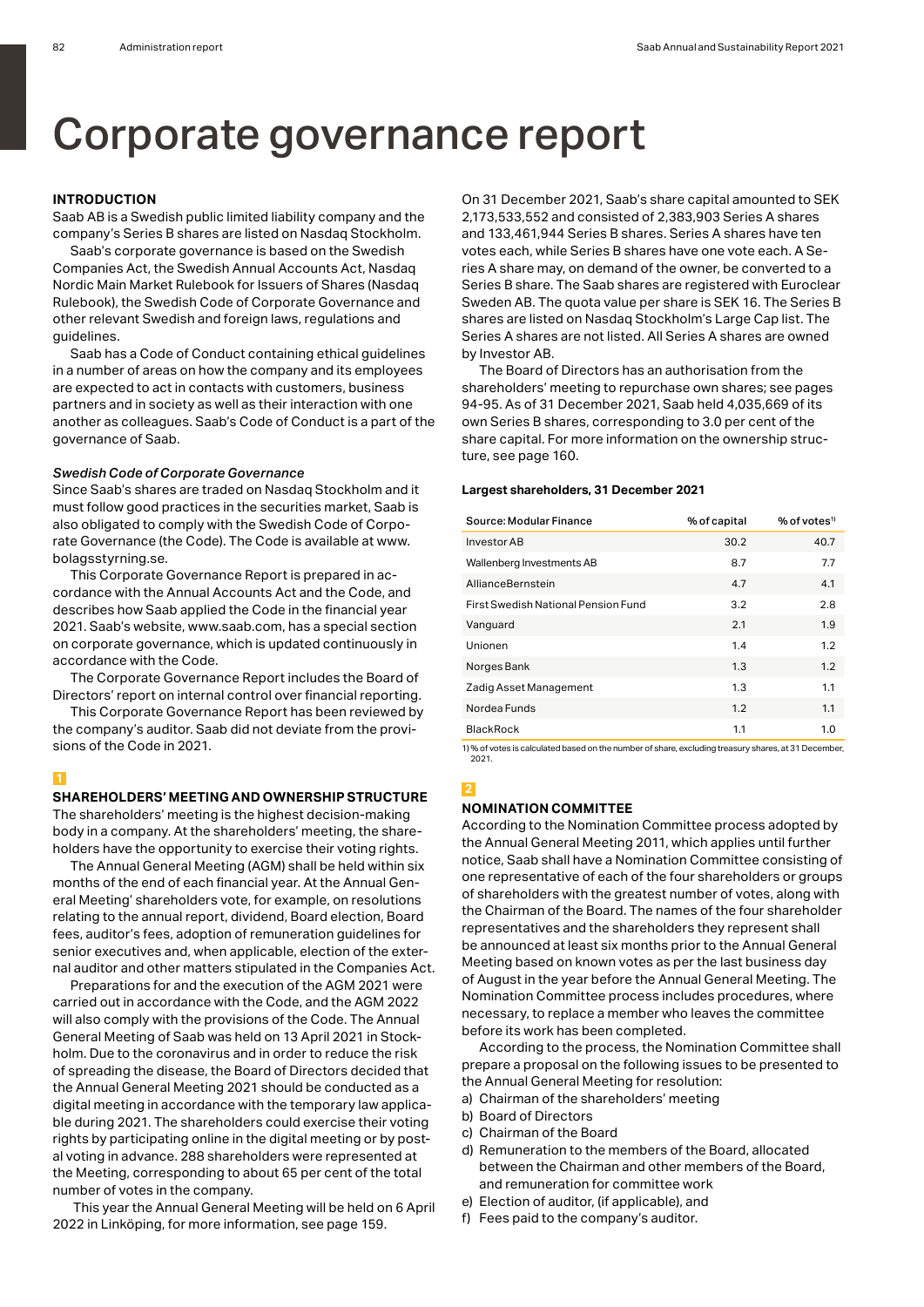#### **GOVERNANCE AND REPORTING**



Prior to the Annual General Meeting on 13 April 2021, the Nomination Committee issued a proposal for resolution on the Chairman of the shareholders' meeting, the Board of Directors, Auditors, Board fees and auditor fee. The Nomination Committee has applied rule 4.1 of the Code as a diversity policy with respect to the Board. The goal of the policy is that the Nomination Committee´s proposal shall lead to that Saab will have a board with an appropriate composition and with satisfactory diversity and breadth in terms of gender, competence, age, experience and background.

Prior to the Annual General Meeting on 6 April 2022, it was announced in a press release on 5 October 2021 that, in addition to Chairman of the Board Marcus Wallenberg, the following shareholder representatives had been appointed to the Nomination Committee (shareholder's name in parentheses): Petra Hedengran (Investor AB), Peter Wallenberg Jr (Wallenberg Investments AB), Ossian Ekdahl (Första AP-fonden) and Anders Algotsson (AFA Försäkring). Petra Hedengran is Chairman of the Nomination Committee.

The Nomination Committee members represent in the aggregate approximately 51 per cent of the votes in Saab based on the ownership structure as of 31 August 2021.

The proposals of the Nomination Committee for resolution at the Annual General Meeting 2022 has been announced in the notice of the Annual General Meeting 2022.

#### **Members of the Nomination Committee for Annual General Meeting 2022**

| Member              | Representing                        | % of votes.<br>31 Aug 2021 | % of capital,<br>31 Aug 2021 |
|---------------------|-------------------------------------|----------------------------|------------------------------|
| Petra Hedengran     | Investor AB                         | 39.69                      | 30.16                        |
| Peter Wallenberg Jr | Wallenberg<br>Investments AB        | 7.52                       | 8.71                         |
| Ossian Ekdahl       | Första AP-fonden                    | 2.76                       | 3.20                         |
| Anders Algotsson    | AFA Försäkring                      | 0.95                       | 1.10                         |
| Marcus Wallenberg   | Chairman of the Board<br>of Saab AB |                            |                              |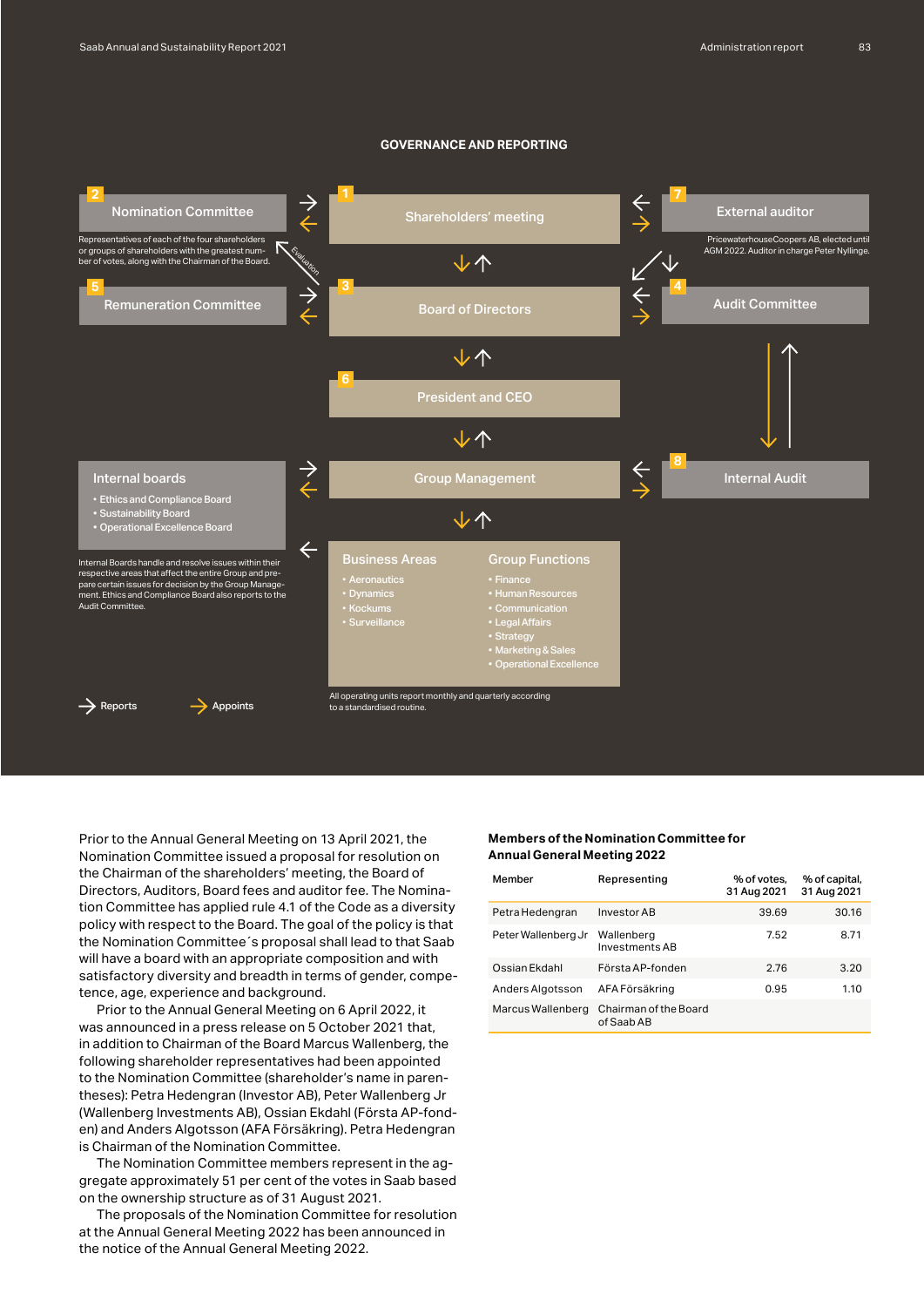#### **3 BOARD OF DIRECTORS** *Composition of the Board*

According to Saab's Articles of Association, the Board of Directors shall, in addition to the employee representatives, consist of at least six and not more than twelve members. Board members are elected annually by the shareholders' meeting. According to the resolution of the Annual General Meeting on 13 April 2021, Saab's Board of Directors shall consist of eleven members elected by the shareholders' meeting with no deputies. In addition, employee organisations appoint three Board members with an equal number of deputies.

At the Annual General Meeting on 13 April 2021, Danica Kragic Jensfelt, Sara Mazur, Johan Menckel, Daniel Nodhäll, Bert Nordberg, Cecilia Stegö Chilò, Erika Söderberg Johnson, Marcus Wallenberg, Joakim Westh and Micael Johansson were re-elected. Henrik Henriksson was elected as a new Board member. Sten Jakobsson had declined re-election. Marcus Wallenberg was elected Chairman of the Board.

The current composition of the Board is the result of the Nomination Committee's work prior to the Annual General Meeting 2021 applying the diversity policy. The members of the Board of Directors of Saab represent a diversity and breadth in terms of gender, competence, age, experience and background. In the aggregate, the Board combines the competence and experience that are important to Saab's operations and that the Nomination Committee deems are needed to meet Saab's future challenges and needs. Of the Board members elected by the shareholders' meeting, and not employed by the company, 36 per cent are women.

At the statutory Board meeting after the Annual General Meeting, Bert Nordberg was elected Deputy Chairman of the Board. Only CEO Micael Johansson is employed by the company and at the same time a member of the Board.

Information on remuneration to the members of the Board as resolved by the AGM 2021 is set forth in note 8.

#### *Members of the Board elected by the shareholders' meeting*

Marcus Wallenberg Micael Johansson Henrik Henriksson Danica Kragic Jensfelt Sara Mazur Johan Menckel Daniel Nodhäll Bert Nordberg

Cecilia Stegö Chilò Erika Söderberg Johnson Joakim Westh

#### *Employee representatives*

| Regulars          | Deputies       |
|-------------------|----------------|
| Stefan Andersson  | Conny Holm     |
| Göran Andersson   | Tina Mikkelsen |
| Magnus Gustafsson | Lars Svensson  |

The Board members' other significant professional commitments, work experience, shareholdings etc. are set forth in the presentation of the Board of Directors on pages 88-89.

#### *Independence requirement*

The table sets forth the Board members elected by the shareholders' meeting who, according to the provisions of the Code, are considered independent in relation to the company and its management, as well as in relation to the company's major shareholders.

#### **Composition and independence of the Board in 2021**

| Member                  | Elected | Independent of<br>company/<br>management | Independent<br>of major<br>shareholders |
|-------------------------|---------|------------------------------------------|-----------------------------------------|
| Marcus Wallenberg       | 1992    | Yes                                      | No <sup>1</sup>                         |
| Micael Johansson        | 2020    | No <sup>2</sup>                          | Yes                                     |
| Henrik Henriksson       | 2021    | Yes                                      | Yes                                     |
| Danica Kragic Jensfelt  | 2017    | Yes                                      | Yes                                     |
| Sara Mazur              | 2013    | Yes                                      | No <sup>3</sup>                         |
| Johan Menckel           | 2019    | Yes                                      | Yes                                     |
| Daniel Nodhäll          | 2017    | Yes                                      | No <sup>4</sup>                         |
| Bert Nordberg           | 2016    | Yes                                      | Yes                                     |
| Cecilia Stegö Chiló     | 2010    | Yes                                      | Yes                                     |
| Erika Söderberg Johnson | 2017    | Yes                                      | Yes                                     |
| Joakim Westh            | 2010    | Yes                                      | Yes                                     |

1) Member of Investor AB's Board

<sup>2)</sup> President and CEO of Saab AB <sup>3)</sup> Member of Investor AB's Board

4) Employed by Investor AB

Accordingly, the company fulfils the Code's requirement that a majority of Board members appointed by the shareholders' meeting are independent of the company and its management, and that at least two are independent of the major shareholders.

#### *Work of the Board*

According to the Board's rules of procedure, seven ordinary meetings shall normally be held each year, in addition to the statutory meeting. The Board can also meet when circumstances demand. In 2021, the Board held one statutory meeting, seven ordinary meetings, six extra meetings, a total of fourteen meetings. The Board meetings in 2021 were held in Stockholm. The Board has also during October 2021 visited Aeronautics operations in Linköping.

The Board annually adopts rules of procedure, an instruction on the division of work between the Board and the CEO, and an instruction on financial reporting to the Board.

The rules of procedure contain provisions on the number of Board meetings, a list of matters to be considered at the meetings, reporting from the auditor, and special decisions to be taken at the statutory meeting. The rules of procedure and special instruction for the CEO set forth the delegation of responsibilities between the Board and its two committees, the Remuneration Committee and the Audit Committee, including the Chairman's role, as well as the division of duties between the Board and the CEO.

The instruction for the CEO sets forth the CEO's duties and authority, including matters which require a Board decision. Policies on investments, financing and reporting are also connected to the instruction.

During the year, the Board was assisted by the secretary of the Board of Directors, General Counsel Annika Bäremo, who is not a member of the Board.

The Board of Directors' meetings follow an agenda. Prior to each meeting, Board members receive documentation and supporting material for the issues on the agenda. At each Board meeting the CEO presents a Market and Operations Report. A financial report is also presented at each Board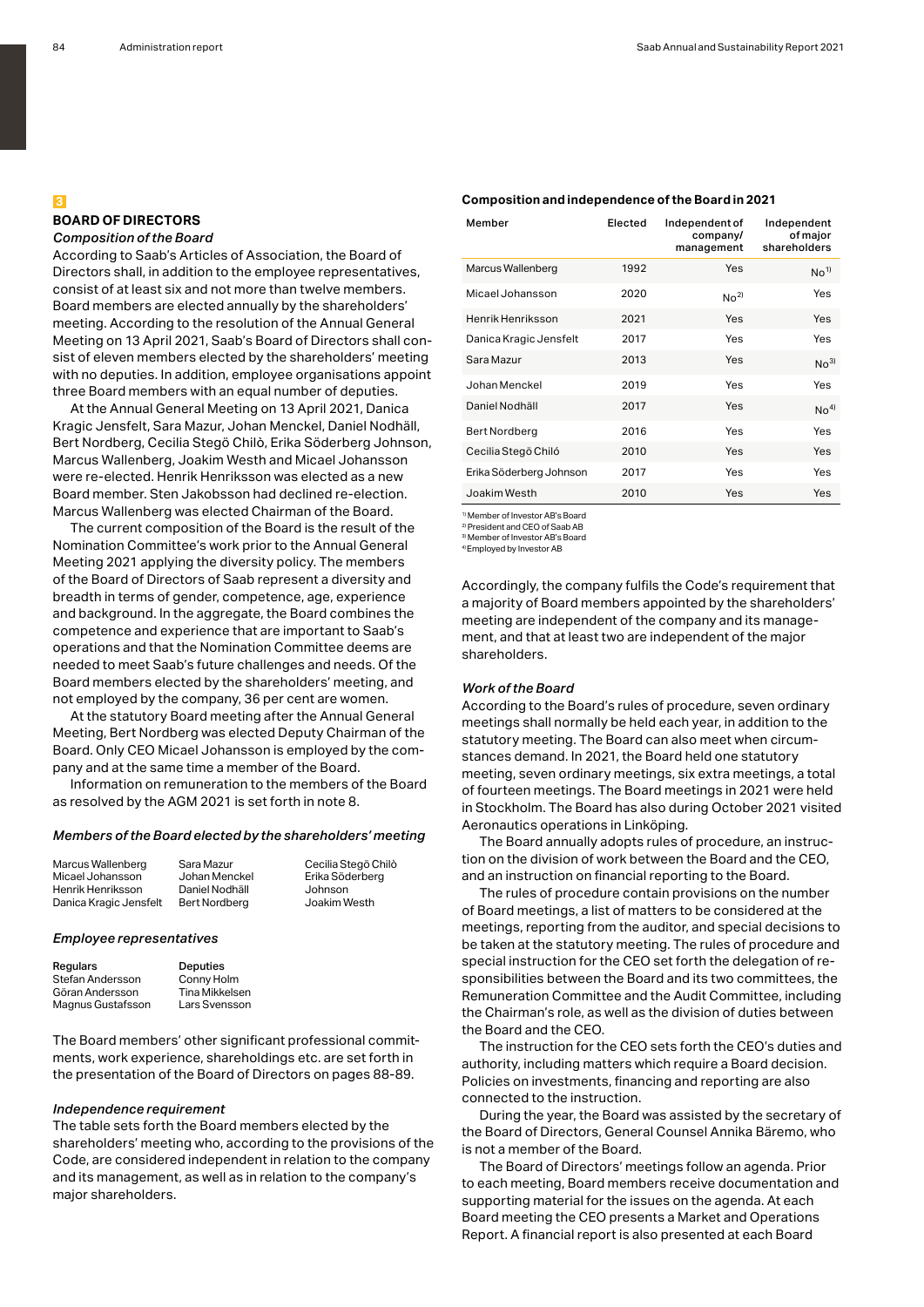meeting and is addressed in detail prior to the publication of the interim reports and the year-end report. The Board regularly considers investments, research and development, organisational issues, management of significant risk areas, and acquisitions and divestments of companies. The Board's annual work includes deciding on the company's business plan and strategy, which in 2021 were addressed in December. The Board meeting in December also considers the company's budget for the coming year as well as Enterprise Risk Management. The Board then also addressed the performance targets in the company's two performance related share plans. In 2021, the Board especially focused on topics relating to major projects such as Gripen NG to Brazil, Gripen E to Sweden, A26 to Sweden, GlobalEye to the United Arab Emirates and the T-7A jet trainer to the U.S. Air Force as well as other significant export and marketing topics. The Board has also during 2021 worked with specific strategic matters related to the changed organisation, Saab's Gripen offer to Finland and matters related to effects of the COVID-19 pandemic. In 2021, the company arranged two special information sessions for the Board members, where they received detailed information on i.e. autonomy, the Company's work within the area sustainability as well as other important strategic matters.

The work in the committees represent an important part of the Board's work. After each meeting of the Audit and Remuneration Committees, the respective Chairman submits a report to the Board on the issues that were dealt with at the meeting. The Board then adopts resolutions on any matters prepared by the committees.

#### **4**

#### **BOARD OF DIRECTORS' COMMITTEE WORK** *Audit Committee*

In accordance with the principles set out in the Swedish Companies Act and the Code, the Board of Directors has appointed an Audit Committee consisting of three members. The work of the Audit Committee is mainly of a preparatory nature, i.e. preparing matters for resolution by the Board. The Audit Committee has certain limited decision-making power. For example, it has established guidelines for services other than auditing that the company may procure from the auditor. The Audit Committee's members following the Annual General Meeting 2021 are Joakim Westh (Chairman of the Committee), Daniel Nodhäll and Erika Söderberg Johnson, whereof both Joakim Westh and Erika Söderberg Johnson are independent of the company and its management as well as of the major shareholders. Moreover, all members of the committee have accounting or auditing competence. The General Counsel, Annika Bäremo, was secretary to the Audit Committee in 2021.

The Audit Committee's assignment is set forth in the Board's rules of procedure. The Audit Committee shall, among other things, monitor the company's financial reporting and submit proposals to ensure the integrity of the financial reporting, monitor the efficiency of the company's internal control, internal audit and risk management in respect of the financial reporting, keep itself informed of the audit of the annual report and consolidated accounts, inform the Board of the results of the audit, review and monitor the auditor's impartiality and independence, assist the Nomination Committee in preparing the proposal for the shareholders' meeting's election of the auditor and in certain cases procure auditing

services, in addition to establishing guidelines for services other than auditing that may be provided by the company's auditor. Moreover, the Audit Committee shall annually monitor and evaluate the efficiency and adequacy of the company's anti-bribery and corruption program including the Code of Conduct, and keep itself informed of material deviations or non-compliance with the company's anti-bribery and corruption program, including whistle-blower reports, through regular reporting from the Ethics and Compliance Board. The company's external auditor normally participates in the meetings of the Audit Committee. In 2021, the Audit Committee focused especially on current issues relating to the company's financial position, matters related to effects of the COVID-19 pandemic, the financial reporting, execution of major projects, budget, risk management, internal control assisted the Nomination Committee with proposal for election of auditor and issues relating to the company's business ethical rules.

The Audit Committee keeps minutes of its meetings, which are distributed upon request to the other members of the Board. In 2021, the Committee held five meetings.

#### **5**

#### *Remuneration Committee*

In accordance with principles set out in the Code, the Board of Directors has appointed a Remuneration Committee consisting of three members. The Remuneration Committee's members following the Annual General Meeting 2021 are Johan Menckel, Marcus Wallenberg and Bert Nordberg. Johan Menckel is the Chairman of the Committee. All are independent of the company and its management. The General Counsel, Annika Bäremo, was secretary to the committee in 2021.

The Remuneration Committee's assignments are to prepare the Board's resolutions on remuneration principles, remuneration and other terms of employment for the Group Management, monitor and evaluate variable remuneration programmes for the Group Management, both ongoing and those ended during the year, and monitor and evaluate the application of the remuneration guidelines for senior executives adopted by the Annual General Meeting as well as the current remuneration structures and levels in the company. The Remuneration Committee also proposes remuneration guidelines for senior executives, which, following resolution by the Board of Directors, are submitted to the Annual General Meeting. Matters concerning the employment terms, remuneration and other benefits for the CEO are prepared by the Remuneration Committee for resolution by the Board. The Remuneration Committee is responsible for interpretation and application of the remuneration guidelines for senior executives and to prepare (on behalf of the Board) a report regarding remuneration in accordance with the guidelines. The Remuneration Committee has no decision-making powers of its own. In 2021, the Remuneration Committee focused especially on issues relating to the company's long-term incentive programmes, including the proposed performance targets in the company's two performance related share plans, a fourth complementing performance target in the Performance Share Plan related to CO2 reduction and the preparation of a remuneration report.

The Remuneration Committee keeps minutes of its meetings, which are distributed upon request to the other members of the Board. In 2021, the Committee held three meetings.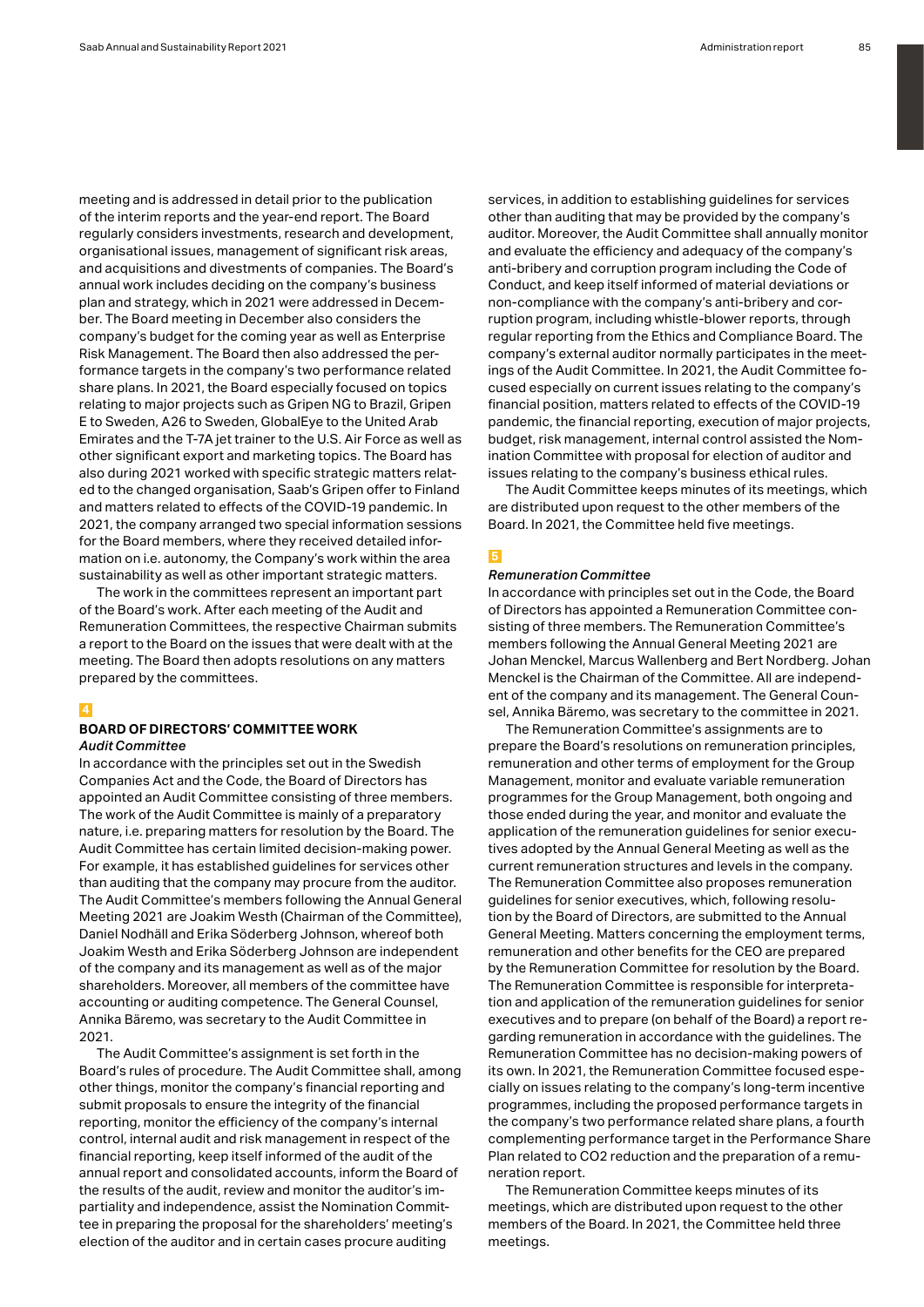#### *Evaluation*

The Chairman of the Board annually performs an evaluation of the Board's work and possible improvement areas, in order to develop the forms and effectiveness of its work. The evaluation is made by having Board members respond to a questionnaire and give their opinions on the Board's work and performance. The results are then compared with previous years and discussed at the Board meeting in December.

The questionnaire consists of six parts covering the breadth of the Board's competence, how the Board conducts its work, the Chairman, the Board's composition, the

#### **Attendance and board remuneration in 2021**

cooperative atmosphere and possible improvements. The Chairman of the Board does not participate in the Board's discussion on the results of the Chairman's evaluation.

The Nomination Committee is informed of the results of the evaluation in connection with preparing its proposal on the composition of the Board.

The Board continuously evaluates the CEO's work by monitoring the company's performance relative to established goals. The Board annually evaluates the CEO's work through its members' responses to a questionnaire on the CEO in the areas of performance, organisation, people and leadership. The CEO does not participate in this evaluation.

| Name                            | Audit<br>Committee        | Remuneration<br>Committee | <b>Board</b><br>meetings<br>attended <sup>1)</sup> | Committee<br>meetings<br>attended <sup>2)</sup> | Board<br>remuneration<br>KSEK <sup>3)</sup> | Audit<br>Committee<br>remuneration<br><b>KSEK</b> | Remuneration<br>Committee<br>remuneration<br><b>KSEK</b> | Total<br>remuneration<br><b>KSEK</b> |
|---------------------------------|---------------------------|---------------------------|----------------------------------------------------|-------------------------------------------------|---------------------------------------------|---------------------------------------------------|----------------------------------------------------------|--------------------------------------|
| Marcus Wallenberg               |                           | X                         | 13                                                 | 2                                               | 1,975                                       |                                                   | 95                                                       | 2,070                                |
| Micael Johansson                |                           |                           | 14                                                 |                                                 |                                             |                                                   |                                                          |                                      |
| Sten Jakobsson <sup>4)</sup>    |                           | X                         |                                                    |                                                 |                                             |                                                   |                                                          |                                      |
| Henrik Henriksson <sup>5)</sup> |                           |                           | $\overline{7}$                                     |                                                 | 645                                         |                                                   |                                                          | 645                                  |
| Cecilia Stegö Chiló             |                           |                           | 9                                                  |                                                 | 645                                         |                                                   |                                                          | 645                                  |
| Danica Kragic Jensfelt          |                           |                           | 14                                                 |                                                 | 645                                         |                                                   |                                                          | 645                                  |
| Sara Mazur                      |                           |                           | 13                                                 |                                                 | 645                                         |                                                   |                                                          | 645                                  |
| Johan Menckel <sup>6)</sup>     |                           | X                         | 14                                                 | $\overline{2}$                                  | 645                                         |                                                   | 155                                                      | 800                                  |
| Daniel Nodhäll                  | $\boldsymbol{\mathsf{x}}$ |                           | 13                                                 | 5                                               | 645                                         | 175                                               |                                                          | 820                                  |
| Bert Nordberg                   |                           | X                         | 12                                                 | 3                                               | 725                                         |                                                   | 95                                                       | 820                                  |
| Erika Söderberg Johnson         | $\boldsymbol{\mathsf{x}}$ |                           | 13                                                 | 5                                               | 645                                         | 175                                               |                                                          | 820                                  |
| Joakim Westh                    | X                         |                           | 14                                                 | 5                                               | 645                                         | 275                                               |                                                          | 920                                  |

1) Of a total of 14 meetings in 2021.

<sup>21</sup> Of a total of 5 meetings of the Audit Committee in 2021 and 3 meetings of the Remuneration Committee in 2021.<br><sup>3</sup> Refers to the remuneration resolved by the AGM 2021 for the period until the AGM 2022. CEO Micael Johan committee meeting prior the Annual General Meeting 2021. 5) Elected by the AGM in April 2021, thereafter a total of 7 Board meetings of a total of 8 Board meetings.

6) New Chair in the Remuneration Committee after the Annual General Meeting 2021, thereafter participated in all meetings.

#### **6**

#### **CHIEF EXECUTIVE OFFICER**

The President and CEO of Saab is Micael Johansson and he is also a member of the Board of Directors. His significant professional commitments outside the company, earlier positions and shareholding in the company are set forth in the presentation of the Board of Directors, see page 88. Micael Johansson does not have shareholdings or partnerships in any company with which Saab has important business relations.

#### **GUIDELINES FOR REMUNERATION AND OTHER BENEFITS FOR SENIOR EXECUTIVES**

The guidelines for remuneration and other benefits for senior executives are found on pages 92-95.

#### **7**

#### **THE COMPANY'S AUDITOR**

On behalf of the shareholders and in accordance with current laws and regulations, the external auditor examines the financial statements, consolidated accounts, annual report, and administration and management of the company by the Board of Directors and the CEO, and carries out the statutory audit of the corporate governance report and sustainability report. A limited assurance on Saab AB's sustainability report has been conducted. The company's Q3 interim report has

been reviewed by the auditor as well. The auditor presents an auditors' report to the Annual General Meeting. On behalf of the Board, the company's auditor has also reviewed whether the performance targets for the Special Projects Incentive 2021 were met.

The shareholders' meeting elects the auditor. PricewaterhouseCoopers AB was re-elected as auditor by the Annual General Meeting 2021, for the period 2021–2022.

#### *PricewaterhouseCoopers (PwC)*

- Elected by the Annual General Meeting 2021 for the period 2021 through the Annual General Meeting 2022.
- Peter Nyllinge, Authorised Public Accountant, is auditor in charge since April 2020. Other major audit assignments: Sandvik AB and Getinge AB.

PricewaterhouseCoopers AB is a member of PwC's global network in around 150 countries. PwC has competence and experience in areas important to Saab: auditing of large and listed companies, accounting issues, industry experience and familiarity with international business.

The Audit Committee is responsible for ensuring the independence of the auditor, including by staying updated on ongoing consulting assignments. The Audit Committee has also established guidelines on which services other than auditing the company may procure from the auditor. Where applicable, the committee will approve such services in accordance with these guidelines.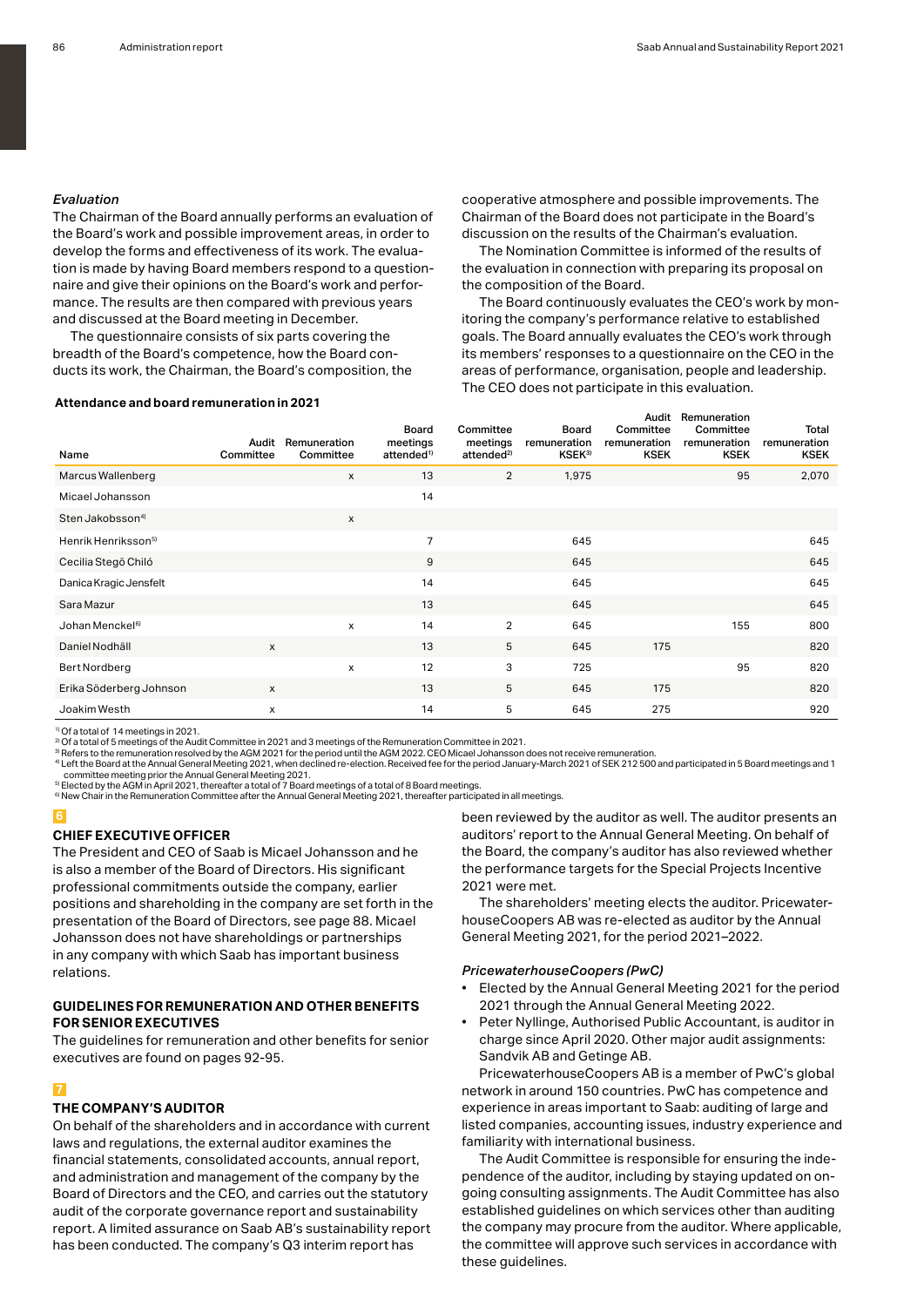#### **AUDIT FEES 2020–2021**

Saab's auditor receives a fee according to approved invoices as resolved by the Annual General Meeting.

PwC performed limited services on behalf of the company in 2021 in addition to its audit assignments by consulting on accounting and tax issues.

#### **Auditor's fees for the Group 2020–2021**

| <b>MSEK</b>        | 2021           | 2020 |
|--------------------|----------------|------|
| Audit assignments: |                |      |
| PwC                | 20             | 20   |
| Other              | 4              | 4    |
| Other assignments: |                |      |
| PwC                | $\overline{2}$ | っ    |

#### **THE BOARD'S REPORT ON INTERNAL CONTROL OVER FINANCIAL REPORTING**

The Board of Directors is responsible for internal control over financial reporting pursuant to the Swedish Companies Act, the Swedish Annual Accounts Act and the Swedish Code of Corporate Governance.

The Board assures the quality of the financial accounting through the Audit Committee and CEO. The entire Board reviews the interim reports before they are published. The Audit Committee follows up the internal control over financial reporting on a regular basis. After each meeting of the Audit Committee, a report is submitted to the Board.

The Audit Committee considers critical accounting issues and the financial reports presented by the company as well as matters of strategic importance, e.g. asset acquisitions and sales and the Group´s financing. It also covers issues such as internal control, regulatory compliance, any significant uncertainty in reported values, post-statement events, changes in estimates and judgements, and other circumstances that may affect the quality of the financial statements. The auditor, elected by the Annual General Meeting, participated in 5 of 5 meetings of the Audit Committee in 2021.

The Board of Directors has met with the auditor to discuss their review of the company for the financial year 2021. The Board on the same occasion met with the auditor while not in the presence of the CEO or other members of the Group Management.

#### *Internal control over financial reporting*

The internal control system applies the principles of the Committee of Sponsoring Organizations' (COSO) framework and assists the business in achieving its financial goals by monitoring risk exposure in a structured way. Moreover, internal control aims to provide reasonable assurance of the reliability of the internal and external financial reporting and to ensure that it is prepared in accordance with laws, applicable accounting standards and other requirements for listed companies.

#### *Control environment*

Internal control is based on Saab's organisation, where operating responsibilities and authorities are delegated to the business areas and support units, which are also supported and monitored by Group functions. These Group functions issue guidelines that clarify responsibilities and powers.

Saab has a process for monitoring internal control where roles and responsibilities are defined, control matrixes and key controls included, and reporting clarified.

#### *Risk assessment*

Saab's operations are characterised by the development, production and supply of technologically advanced hardware and software for military and civil customers around the world. The business largely consists of large projects that stretch over long periods, often several years. Saab identifies and assesses risks with an impact on the financial reporting within a number of processes such as the annual accounts, investments, project implementation and procurement. In addition to the risk of inaccurate financial reporting, internal processes are also assessed on the basis of the risk of exposure to improprieties.

Group Finance continuously coordinates an overall risk assessment of the financial reporting. The current risk assessment is reviewed by Internal Audit and taken into account in the preparation of the annual internal audit plan, which is established by the Audit Committee.

#### *Control activities*

Key controls are defined within Saab's internal processes and functions to monitor the internal control. There are also general IT key controls. Key controls are performed according to a predefined schedule. The control activities are both manual and automated and include e.g. authorisation routines, account reconciliations, process compliance and access to programs and data.

#### *Information and communication*

Policies, Group directives and manuals are continuously updated, clearly communicated and available through Saab's internal enterprise management system. A web based tool used to monitor Saab's key controls clearly shows the status and results of performed controls. The results of performed controls are an integral part of Saab's financial closing process and are reported quarterly to the Group Management and the Audit Committee.

#### *Monitoring and evaluation*

- Each manager of a business area/legal entity and each accounting organisation is responsible for the financial information from their unit.
- The Audit Committee decides on the principles for accounting and financial reporting and monitors them.
- A semi-annual self-assessment on completed key controls. The self-assessment process also includes assessing whether the material risks in each internal process are managed with existing key controls.
- Saab's Internal Audit reports directly to the Audit Committee and the CFO. Internal Audit follows the internal audit plan adopted by the Audit Committee and performs independent and objective reviews in order to evaluate and increase the efficiency of the internal control. The function also performs an annual review of performed key controls and self-assessment.
- The company's auditor annually reviews the status of Saab's internal control over financial reporting.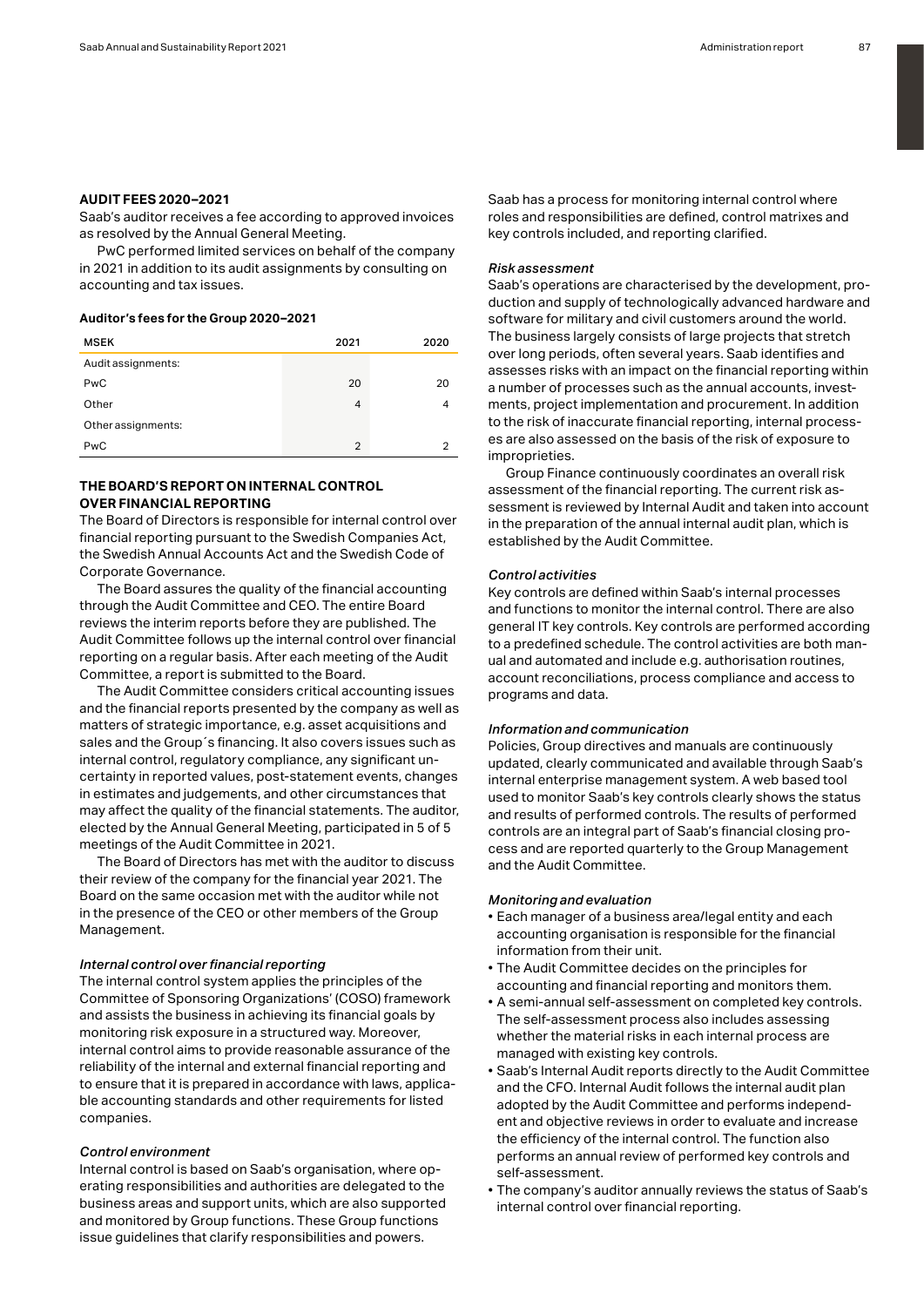# Board of **Directors**



**MICAEL JOHANSSON** Member of the Board since 2020 President and CEO of Saab AB.



**MARCUS WALLENBERG** Chair of the Board since 2006 Deputy Chair of the Board 1993-2006 and Member of the Board since 1992. Member of Saab's

**Committee** 

**HENRIK HENRIKSSON** Member of the Board since 2021 CEO of H<sub>2</sub> Green Steel.



### **BERT NORDBERG**

Member of the Board since 2016 Deputy Chair of the Board since 2021 Member of Saab's Remuneration Committee.



**DANICA KRAGIC JENSFELT** Member of the Board since 2017 Professor, School of Electrical Engineering and Computer Science, Royal Insti-tute of Technology (KTH).



**SARA MAZUR** Member of the Board since 2013 Director of Strategic **Research** Knut and Alice Wallenbergs Foundation.



**JOHAN MENCKEL** Member of the Board since 2019 Chair of Saab's Remuneration<br>Committee Committee. EVP, Chief Investment Officer, Investment AB Latour

#### **DANICA KRAGIC JENSFELT**

Born 1971

Board member of FAM AB, H&M Group and CROSEIR AB. Member of the Royal Swed-



### **DANIEL NODHÄLL**

Member of the Board since 2017 Member of Saab's Audit Committee. Head of Listed Companies, Investor AB.

#### **MARCUS WALLENBERG**

Born 1956 B.Sc. of Foreign Service, Georgetown University Lieutenant in Royal Swedish Naval Academy Shares in Saab: 125,000

Other board commitments: Chair of SEB and FAM AB. Vice Chair of Investor AB and EQT AB. Board member of AstraZeneca PLC and the Knut and Alice Wallenberg Foundation.

Former employment and positions: Chair of AB Electrolux, LKAB and Svenska ICC Service AB. President and CEO of Investor AB. Board member of, amongst others, Temasek Holding Ltd, Stora Enso Oyj, EQT Holdings AB.

#### **BERT NORDBERG**

Born 1956 Engineer Shares in Saab: 10,625

Other board commitments: Chair of Vestas Wind Systems A/S, Sigma Connectivity AB and AXIS AB. Board member of Svenska Cellulosa Aktiebolag (SCA) and Essity Aktiebolag (publ).

Former employment and positions: Board member of AB Electrolux, SkiStar AB, Axis AB and Sigma Connectivity AB. Chair of TDC Group A/S, Imagination Technologies Group Plc. and Sony Mobile Communications AB. Chair and CEO of Sony Ericsson Communications AB. Various positions within the Ericsson group as well within Data General Corporation and Digital Equipment Corporation.

#### **MICAEL JOHANSSON**

Born 1960 B.Sc.+ in Mathematics and Computer Science at University of Uppsala Shares in Saab: 35,102

Other board commitments: Board member of AeroSpace and Defence Industries Association of Europe (ASD).

Former employment and positions: Deputy CEO of Saab AB. Senior Vice President and Head of Business Area Surveillance, Saab AB. President of Avitronics and various senior positions within the Saab group.

#### **HENRIK HENRIKSSON**

Born 1970 B.Sc. in Business Administration, Lund University Shares in Saab:

Other board commitments: Board member of Hexagon AB, Electrolux AB and Svenskt Näringsliv.

Former employment and positions: Various senior positions within Scania, including President and CEO from 2016- 2021.

## Ph.D. Computer Science

#### M.Sc. Mechanical Engineering Shares in Saab: 2,000 Other board commitments:

ish Academy of Engineering Sciences (IVA) and Swedish Academy of Sciences (KVA).

Former employment and positions: Board member of Institute for Future Studies. Deputy Director, School of Computer Science and Communication, KTH. Founding member of the Young Academy of Sweden.

#### **SARA MAZUR**

Born 1966 Associate Professor Electrical Engineering, Royal Institute of Technology (KTH) Ph.D. Electrical Engineering, KTH M.Sc. Electrical Engineering, KTH Honorary Doctorate Luleå University of Technology Shares in Saab: 4,500

### Other board commitments:

Chair of Wallenberg Autonomous System and Software Program (WASP). Board member of Investor AB and Nobel Price Outreach AB. Member of the Royal Swedish Academy of Engineering Sciences (IVA).

Former employment and positions: Vice President and Head of Ericsson Re-search, Ericsson AB. Vice President System Management, Business Unit Networks, Ericsson AB. Board member of Combient AB, Chalmers University of Technology AB, RISE Research Institutes of Sweden AB, RISE SICS North Swedish ICT AB.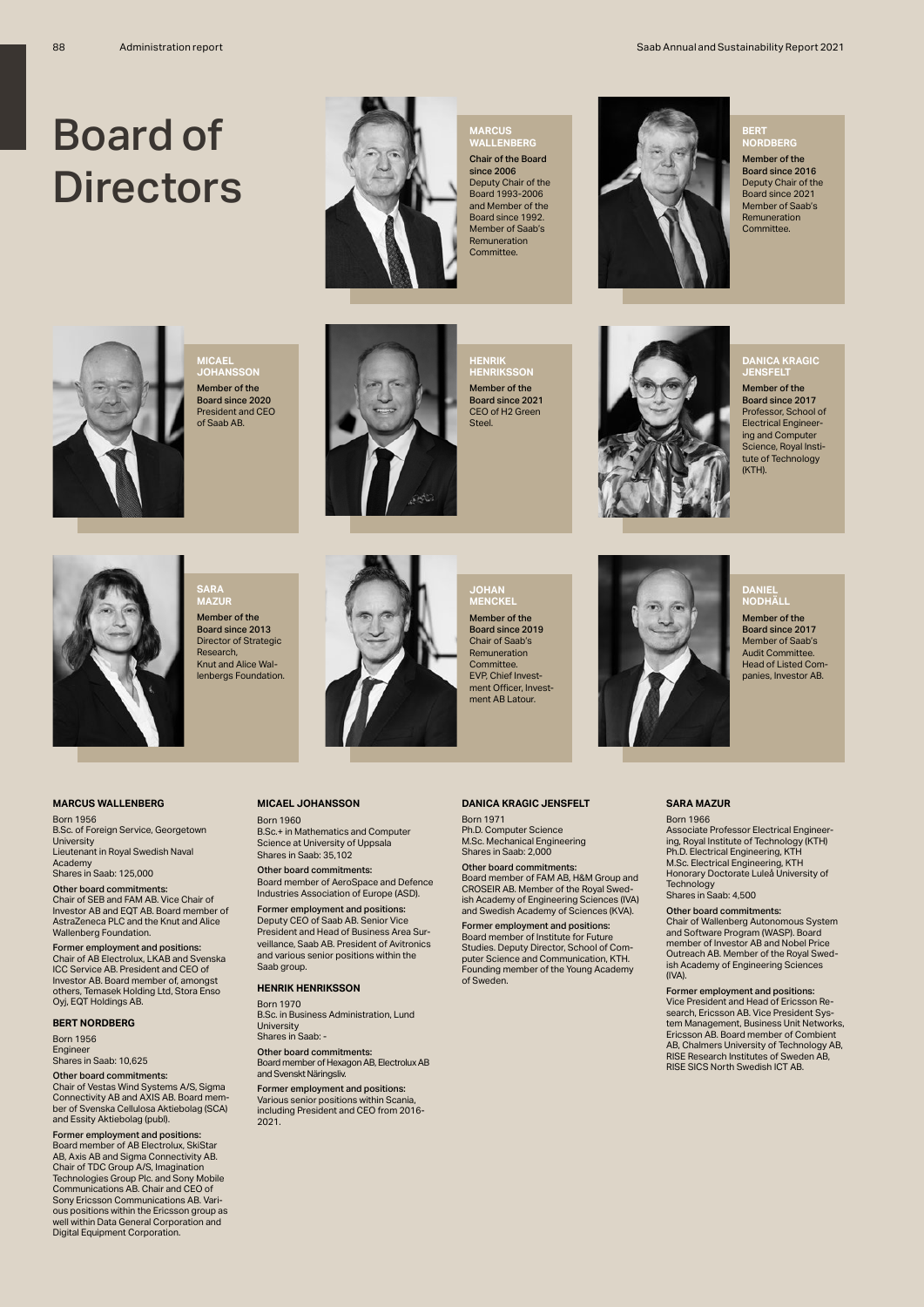



**CECILIA STEGÖ CHILÒ** Member of the Board since 2010 Adviser to management of corporations and organisations.



**ERIKA SÖDERBERG JOHNSON** Member of the Board since 2017 Member of Saab's Audit Committee. Chief Financial Officer (CFO), Kinne-vik AB.



Member of the Board since 2010 Chair of Saab's Audit Committee.



**STEFAN ANDERSSON** Member of the Board since 2008 President of the Local Salaried Employees' union Unionen at Saab Dynamics AB, Linköping.



**GÖRAN ANDERSSON** Member of the Board since 2020 Treasurer of the local trade union IF Metall at Saab AB, Linköping.



## **MAGNUS GUSTAFSSON**

Member of the Board since 2021. Deputy Board member 2016-2021 President of the Local Swedish Association of Graduate Engineers at Saab AB, Linköping.



## **CONNY HOLM**

Deputy Board member since 2017 and 1995-2008. Member of the Board 2008- 2017

President Saab Group IF Metall Union. Member of the local trade union IF Metall at Electronic Warfare and Aircraft Systems, Huskvarna.



#### **JOHAN MENCKEL**

Born 1971

M.Sc. Engineering (industrial engineering and management), Royal Institute of Technology (KTH)<br>Shares in Saab: 8,000

#### Other board commitments:

Chair of Nord-Lock Group and Bemsiq AB. Board member of Nederman Holding AB, Securitas AB and World Materials Forum, France.

Former employment and positions: President and CEO of Gränges AB, Board member of Svenska postkodföreningen. CEO of Sapa Heat Transfer. Business Area President of Sapa Profiles Asia. MD of Sapa Heat Transfer Shanghai. Manage-ment consultant at Accenture and founder of addnature.com.

#### **DANIEL NODHÄLL**

Born 1978

M.Sc. in Economics and Business, Stockholm School of Economics Shares in Saab: 2,500

Other board commitments: Board member of Electrolux Professional AB and Husqvarna AB.

Former employment and positions: Board member of Kunskapsskolan Education Sweden AB. Investment Manager, Head of Capital Goods at Investor AB.

### **CECILIA STEGÖ CHILÒ**

Born 1959 Studies in political science and economics Shares in Saab: 1,875

Other board commitments: Board member of Investment AB Spiltan.

Former employment and positions: Chair of Gotlands Bryggeri AB, Fortum Värme AB (current Stockholm Exergi Holding AB). Board member of Spendrup Bryggeri AB, AMF Fonder AB, Länsförsäk-ringar Liv, Linköping University Holding AB, Marginalen Group AB and Infostat AB. CEO of the Free Enterprise Foundation of Sweden. Head of think tank Timbro. Cabinet member and Head of the Ministry of Culture.

#### **ERIKA SÖDERBERG JOHNSON**

**Born 1970**<br>M.Sc. in Economics and Business M.Sc. in Economics and Business, Stockholm School of Economics Shares in Saab: 3,200

Other board commitments: Board member of Lunar Group A/S. Former employment and positions: Chief Financial Officer of Biotage, Karo Bio AB, Affibody AB and Global Genomics AB. Investment Banking Advisor of Enskilda, SEB. Board member of Sectra AB, Qliro Group AB and MedCap AB.



**TINA MIKKELSEN** Deputy Board member since 2016 President of the Local Salaried Employees' union, Unionen at Saab AB, Järfälla.

Born 1961

M.Sc. in Aeronautics, Royal Institute of Technology (KTH) M.Sc. in Aerospace Engineering, Massa-chusetts Institute of Technology (MIT) Shares in Saab: 10,000

Other board commitments: Chair of Amexci AB. Board member of CGI Group Inc., Absolent Group AB and Swedish Match AB.

Former employment and positions: Chair of EMA Technology AB and Absolent AB. Board member of Arcam AB, Intrum AB, Rörvik Timber AB, Telelogic AB and VKR Holding A/S. Deputy board member of Sony Ericsson Mobile Communications AB. Senior Vice President of Group Function Strategy & Operational Excellence and member of the Group Management Team, LM Ericsson AB. Group Vice President and member of the Executive Management Group of Assa Abloy AB and Partner at McKinsey & Co. Inc.



## **LARS SVENSSON**

Deputy Board member since 2021 Chair of the Local Swedish Association of Graduate Engineers at Saab AB, Gothenburg.

Employee representatives

#### **STEFAN ANDERSSON**

Born 1974 B.Sc. Mechanical Engineering, Dalarna University Shares in Saab: 2,962

**GÖRAN ANDERSSON** Born 1972

Shares in Saab: 1,840

### **MAGNUS GUSTAFSSON**

Born 1965 M.Sc. in Applied Physics and Electrical Engineering, Linköping Institute of Technology Shares in Saab: 1,034

#### Deputies

**CONNY HOLM**

Born 1947 Upper secondary engineering education Shares in Saab: 1,579

#### **TINA MIKKELSEN**

Born 1973 Electrical Engineering, Stockholms Tekniska Institut (STI) Shares in Saab: 2,089

#### **LARS SVENSSON**

Born 1972 M.Sc.E.E. Chalmers University of Technology Shares in Saab: 50

Information on shareholdings includes holdings of closely affiliated natural persons and legal entities, where applicable.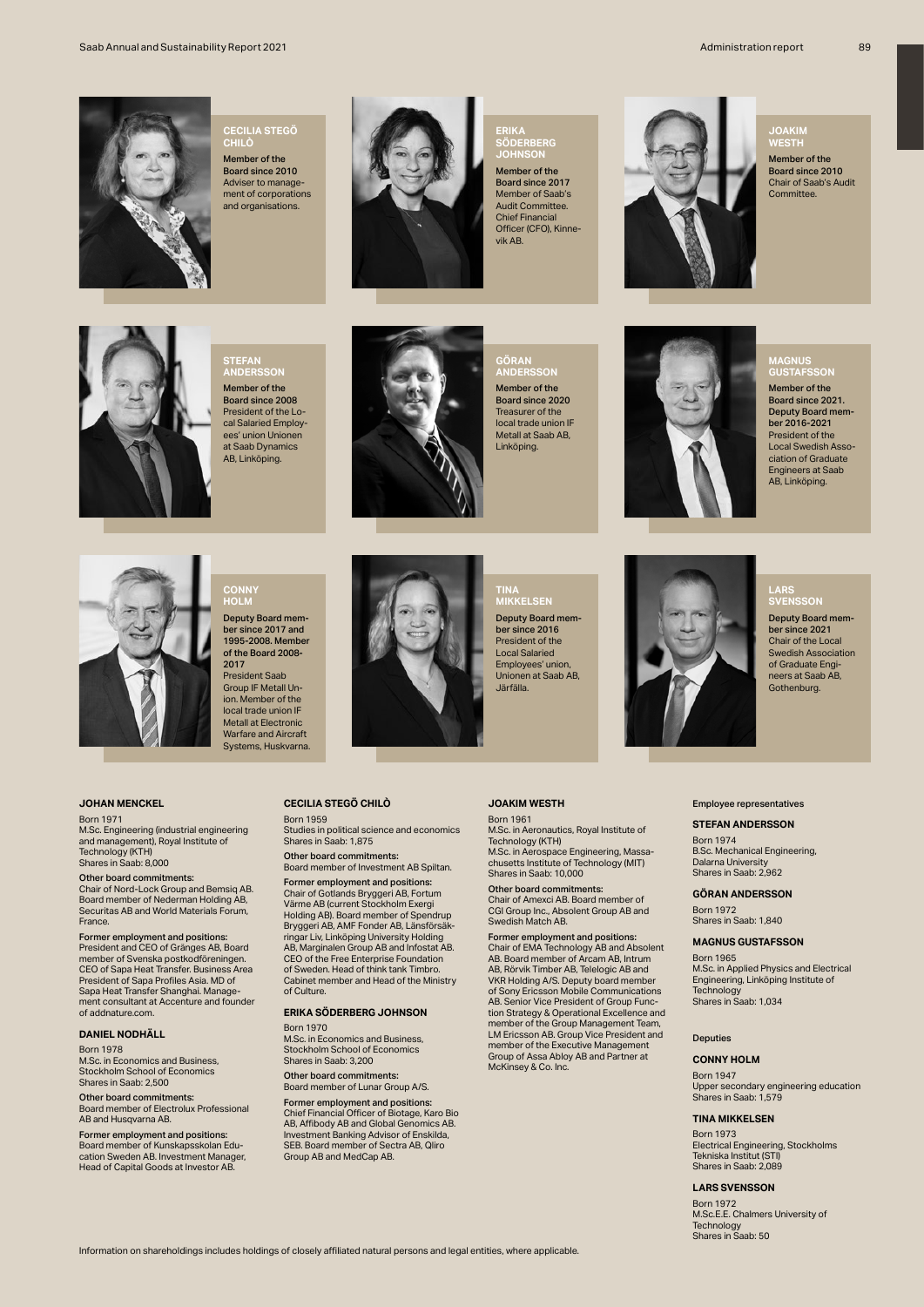90 Administration report Saab Annual and Sustainability Report 2021

# **Group** Management



**MICAEL JOHANSSON** President and Chief Executive Officer (CEO) Born 1960 B.Sc. Employed 1985 Shares in Saab 35,102



**CHRISTIAN LUIGA** Deputy CEO and Chief Financial Officer Economics studies, Stockholm University Born 1968 Employed 2020 Shares in Saab 14,115



Deputy CEO Born 1971 Employed 2001 Shares in Saab 14,614



**CHARLOTTA BJÖRKLUND** Senior Vice President and Head of Operational Excellence Born 1965 Employed 2018 Shares in Saab 1,085



**ANNIKA BÄREMO** Senior Vice President and Head of Group Legal Affairs, General Counsel, Secretary of the Board of Directors Born 1964 LLB Employed 2012 Shares in Saab 20,386



**LENA ELIASSON** Senior Vice President and Head of Group Human Resources Born 1967 M.Sc. in Engineering Employed 2012 Shares in Saab 22,801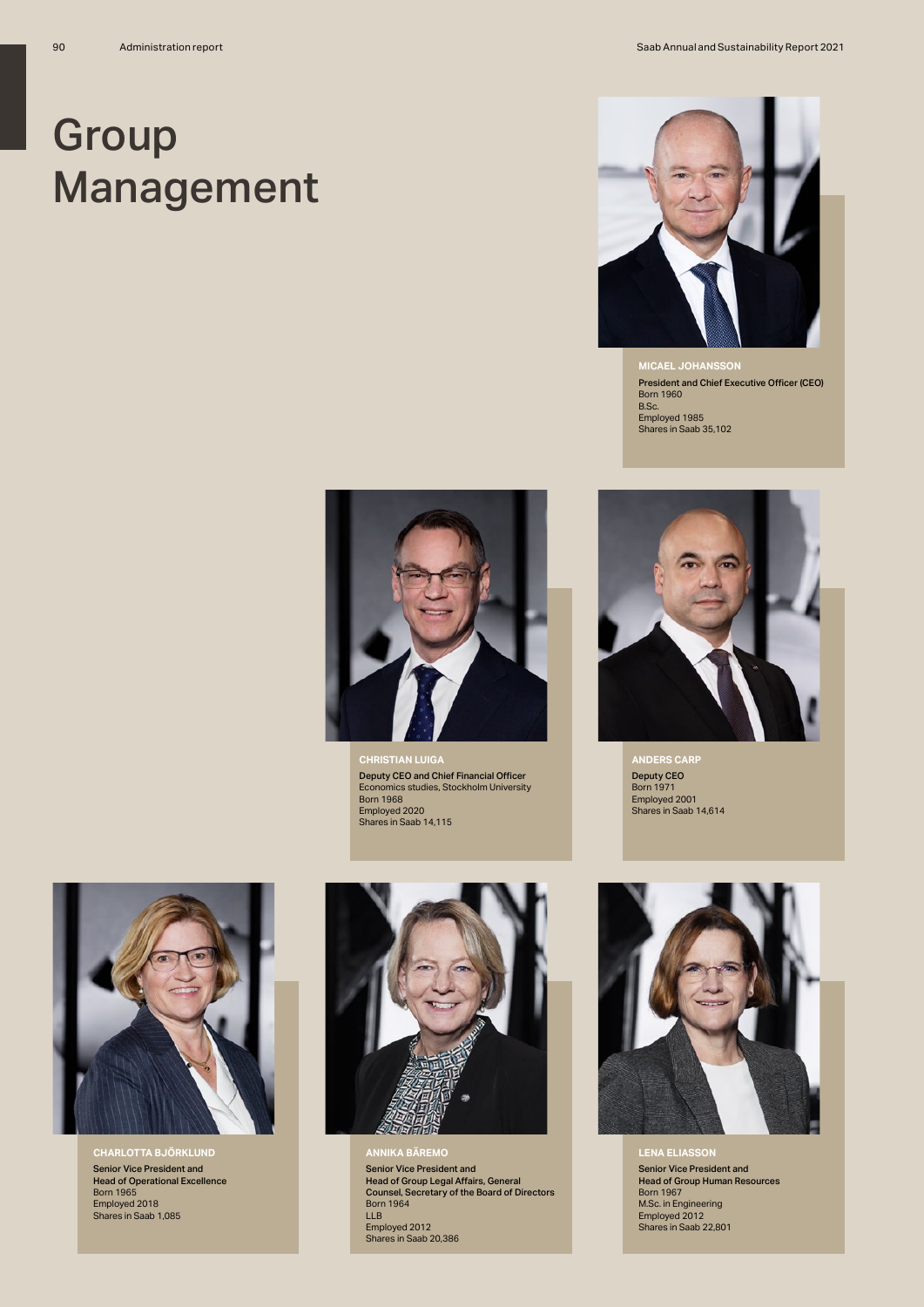

**CHRISTIAN HEDELIN** Senior Vice President and Chief Strategy Officer Born 1969 MSc Electronic Engineering Employed 2018 Shares in Saab 4,202



**PÄR HENRIKSSON** Acting Head of Group Communications Born 1974 Employed 2017 Shares in Saab 95



**DEAN ROSENFIELD** Senior Vice President and Chief Marketing Officer Born 1968 Degree MMgt Employed 2001 Shares in Saab 4,119



**CAN BERGHOLM** Senior Vice President and Head of Business Area Surveillance<br>Born 1967 Born 1967 Employed 2003 Shares in Saab 1,642



**JONAS HJELM** Senior Vice President and **Head of Business Area Aeronautics**<br>Born 1971 Born 1971 Employed 2006 Shares in Saab 7,873



**GÖRGEN JOHANSSON** Senior Vice President and Head of Business Area Dynamics Born 1964 **MBA** Employed 2004 Shares in Saab 22,997



**LARS TOSSMAN** Senior Vice President and Head of Business Area Kockums<br>Born 1962 Born 1962 Employed 1986 Shares in Saab 18,280

Changes in the Group Management During the second quarter, Carl-Johan Bergholm was appointed as the new head of Saab's Business Area Surveillance and Charlotta Björklund was appointed as the head of the new function Operational Excellence, both becoming members of Saab's Group Management.

As of 1 July 2021, Saab's new business area structure came into effect and Ellen Molin, Head of Business Area Support & Services took on the role as Deputy Head of Business Area Aeronautics, and Jessica Öberg, Head of Business Area IPS took on the role as CEO of Combitech. Both therefore left the Group Management.

During the fourth quarter 2021, Sebastian Carlsson left the role as Head of Group Communication and Saab's Group Management to take on the role as Deputy CEO of Combitech.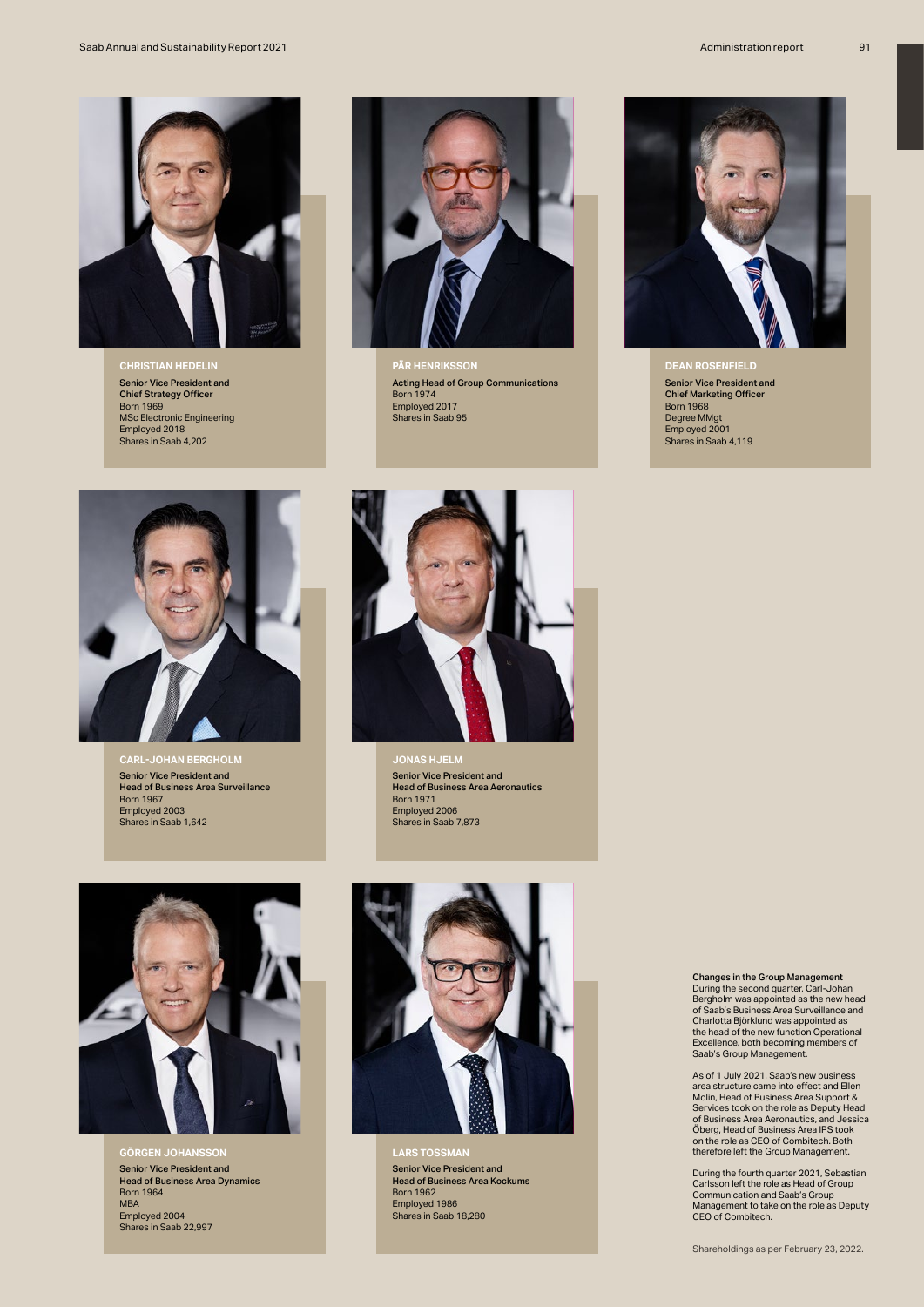## Renumeration and long-term incentive programmes

#### **GUIDELINES ON REMUNERATION AND OTHER TERMS OF EMPLOYMENT FOR SENIOR EXECUTIVES 2021**

Pursuant to the Swedish Companies Act, the Board of Directors shall, at least every fourth year, present a proposal for remuneration guidelines for the company's senior executives to be adopted by the Annual General Meeting. The Annual General Meeting 2021 adopted the Board's proposed guidelines for senior executives which is described below.

During the year, the Remuneration Committee has evaluated the application of the remuneration guidelines. The Remuneration Committee is of the opinion that the guidelines adopted in 2021 achieve their purposes to facilitate the recruitment and retention of senior executives and therefore no changes are proposed to the remuneration guidelines.

#### *Guidelines*

The senior executives comprise the President and other members of the Group Management. The members of this group are presented on the Company's website. In certain specific cases, these guidelines may also comprise Board Members of Saab AB, as described below. No board fees are to be paid to members of the Group Management for participation on the boards of the business areas or Saab subsidiaries. These guidelines do not apply to any remuneration resolved by the Shareholders' Meeting.

These guidelines apply from the Annual General Meeting 2021 and are applicable to remuneration agreed, and amendments to remuneration already agreed, after adoption of the guidelines by the Annual General Meeting.

#### *The guidelines' promotion of Saab's strategy, long-term interests and sustainability*

A prerequisite for the successful implementation of Saab's business strategy and safeguarding of the Company's longterm interests, including its sustainability, is that the Company is able to recruit and retain senior executives. To this end, it is necessary that Saab offers a competitive total remuneration on market terms, adapted to the Company's development and situation, which these guidelines enable. To the greatest extent possible, remuneration structures shall be characterised by predictability with respect to both the cost for the Company and the benefit for the employee. They shall be based on factors such as position, competence, experience and performance. Benchmarking shall be made regularly relative to comparable industries and markets.

For information regarding the Company's business strategy, please see the external website www.saab.com.

#### *Fixed remuneration*

Fixed remuneration shall consist of cash salary. The fixed salary shall be reviewed annually as per 1 January for all members of the Group Management. The fixed salary shall be at market terms and based on factors such as position, competence, experience and performance.

#### *Variable remuneration*

Saab's operations are mainly characterised by the development of technically advanced products and systems. The products are marketed, further developed, produced and maintained during long periods of time, in some cases three to four decades, which generally entails substantial investments and long-term customer relations all over the world. Consequently, it is important that senior executives have a long-term view and a long-term commitment in the Company's operations and profits. Therefore, long-term incentive is especially well suited to Saab and its shareholders. Hence, Saab does not normally offer any short-term variable cash remuneration to the President or other members of the Group Management. Instead, the variable remuneration consists of long-term share based incentive programs which are adopted by the Shareholders' Meeting and therefore not subject to these guidelines. The President and other members of the Group Management are entitled to participate in these programs. The Board of Directors proposes that the Annual General Meeting 2021 resolve on a long-term incentive program (LTI 2022). The Board's intention is to propose such long-term incentive programs also to future Annual General Meetings. The terms and estimated costs for the Company's long-term incentive programs are presented in the Board's complete proposal to each Annual General Meeting.

In extraordinary circumstances, agreements of a one-off nature for variable cash remuneration may be made, provided that such agreements are made solely on an individual basis for recruitment or retention purposes only, or as compensation for extraordinary efforts beyond the individual's ordinary assignment, and that such remuneration shall never exceed the amount of the fixed annual salary and shall not be paid more than once a year per individual. Such remuneration shall not qualify for pension benefits unless otherwise provided by mandatory collective agreement provisions. Resolutions on such remuneration shall be made by the Board based on a proposal from the Remuneration Committee.

Variable cash remuneration shall not be paid in other cases.

#### *Other benefits*

All members of the Group Management may be entitled to other benefits in accordance with local practice. The benefits shall contribute to facilitating the executive's discharge of his or her duties. Other benefits may for example be a company car, travels, housing and medical insurance.

The total value of the benefits shall be equivalent to what is considered reasonable in relation to market practice. The value for benefits such as company car and medical insurance shall amount to not more than 5 per cent of the fixed annual salary. In addition to this, senior executives may, on an individual basis, be entitled to housing and travels amounting to not more than 25 per cent of the fixed annual salary.

Senior executives who are stationed in a country other than their home country may receive additional remuneration and other benefits to the extent reasonable in light of the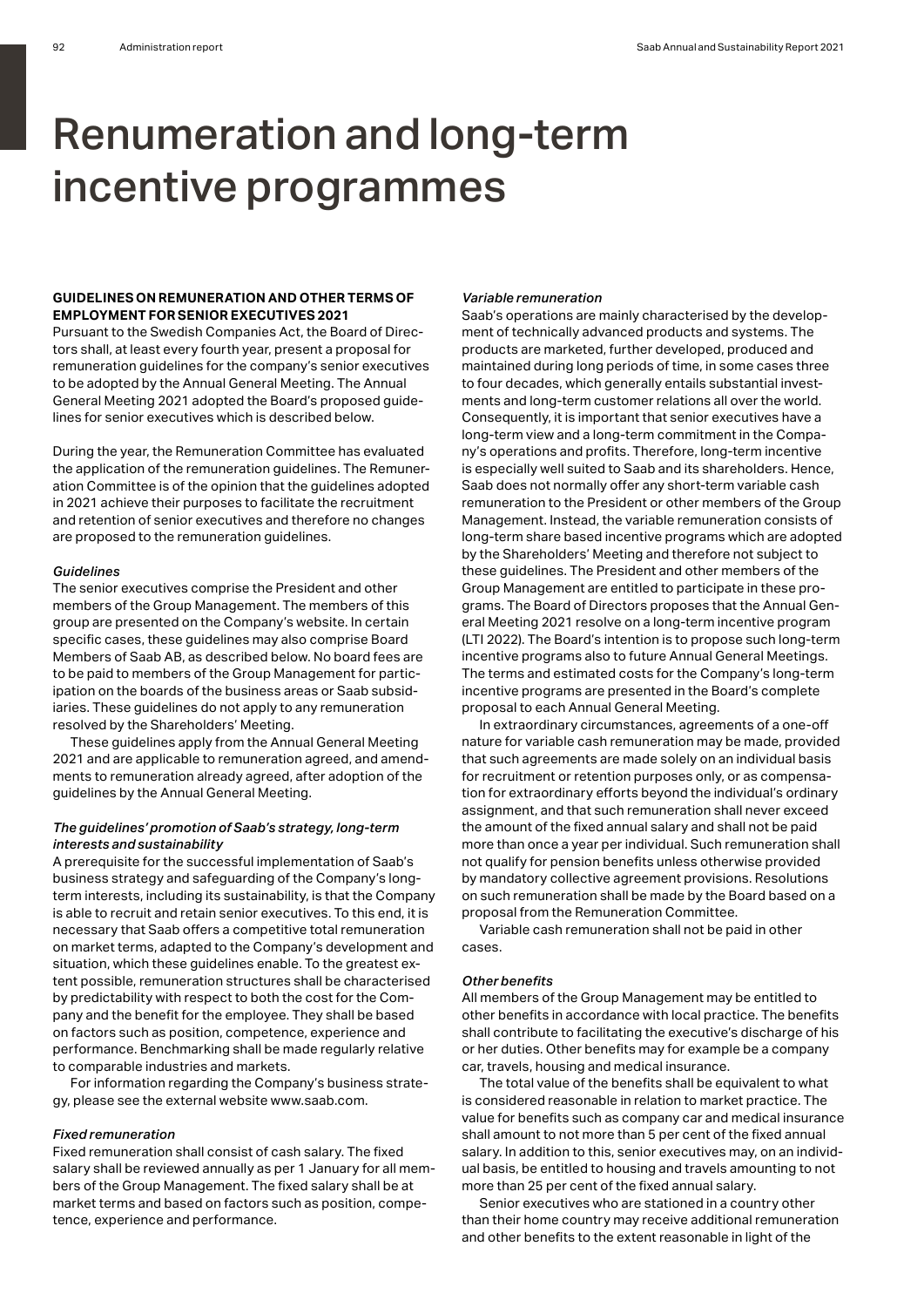special circumstances associated with the arrangement, taking into account, to the extent possible, the overall purpose of these guidelines. Such benefits shall in total not exceed 30 per cent of the fixed annual salary.

#### *Pension*

The pension age shall be 65 years. Senior executives shall be entitled to pension benefits under the ITP plan and may also be covered by the New Saab plan. Pension benefits under the New Saab plan shall be premium based and pension contributions shall be made monthly. According to the New Saab plan, contributions are made for old age pension benefits from the age of 65 on salary levels exceeding 30 income base amounts per year, unless it is not already made under ITP1. The New Saab plan entails contributions of 30 per cent on the part of the annual salary that is not insured by the ITP plan. Annual provisions for pension benefits for an individual senior executive shall in total not amount to more than 40 per cent of the fixed annual salary.

According to the New Saab plan, all senior executives, including the President, may also be entitled to enhanced invalidity pension and survivors' pension benefits. Enhanced invalidity pension is offered in addition to national health insurance as well as the health insurance included in the ITP plan and is calculated as a percentage of the pensionable salary; 10-65 percent in various salary levels. The additional invalidity pension may be received up to 65 years of age at a maximum. Saab maintains contributions for old age pension benefits in case of invalidity pension. Survivors' pension for senior executives, including the President, is based on the highest of either 12 months' salaries or the accumulated funds in the insurance.

#### *Adjustments to local regulations*

For employments governed by rules other than Swedish, remuneration may be duly adjusted to comply with mandatory rules or established local practice, taking into account, to the extent possible, the overall purpose of these guidelines.

#### *Miscellaneous terms*

All executives in the Group Management, including the President, may terminate their employment with a maximum of six months' notice. If the employment is terminated by Saab, severance pay equal to not more than 18 months may be paid, in addition to a notice period of normally six months. Fixed salary during the period of notice and severance pay may not together exceed an amount equivalent to 24 months' fixed salary.

Remuneration may be paid for possible non-compete undertakings. Such remuneration shall compensate for possible loss of income and shall only be paid in so far as the previously employed executive is not entitled to severance pay. The remuneration shall be based on the monthly fixed cash salary at the time of notice of termination of employment and relate to the time the non-compete undertaking applies, however

not for more than 18 months following termination of employment.

A reduction of severance pay shall normally be made against income from other employment during the corresponding time.

#### *Consultancy fees to Board Members*

Saab AB Board Members, elected by the Shareholders' Meeting, may in special cases receive a fee for services performed within their respective areas of expertise, separately from their Board duties and for a limited period of time. Compensation for these services (including services performed through a Board Member's wholly-owned company) shall be paid at market terms, provided that such services contribute to the implementation of Saab's business strategy and safeguarding of Saab's long-term interest, including its sustainability.

#### *Additional information in the Annual Report*

The notes of the Annual Report includes a description of remuneration for senior executives, including fixed and variable compensation, long-term incentive programs, pension and other benefits.

#### *Salary and employment conditions for employees*

In the preparation of the Board of Directors' proposal for these remuneration guidelines, salary and employment conditions for employees of the Company have been taken into account. This was made by including information on the employees' total income, the com-ponents of the remuneration and remuneration development over time, in the Remuneration Committee's and the Board of Directors' basis of decision when evaluating whether the guidelines and the limitations set out herein are reasonable.

The remuneration principles for establishing salary, longterm incentive programs, pension and other benefits are applied in a similar way to both senior executives and other employees within the Saab Group.

#### *The decision-making process to determine, review and implement the guidelines*

The Board of Directors has established a Remuneration Committee. The Committee's tasks include preparing a proposal for guidelines for executive remuneration on behalf of the Board, which, after decision by the Board of Directors, is submitted to the Annual General Meeting. The Board of Directors shall prepare a proposal for new guidelines at least every fourth year and submit it to the Annual General Meeting for adoption. The guidelines shall be in force until new guidelines are adopted by the Shareholders' Meeting. The Remuneration Committee shall also prepare the Board's decisions as regards remuneration principles, remuneration and other terms of employment for senior executives, monitor and evaluate programs for variable remuneration for the Group Management, the application of the guidelines for executive remuneration as well as the current remuneration structures and compensation levels in the Company. The President and other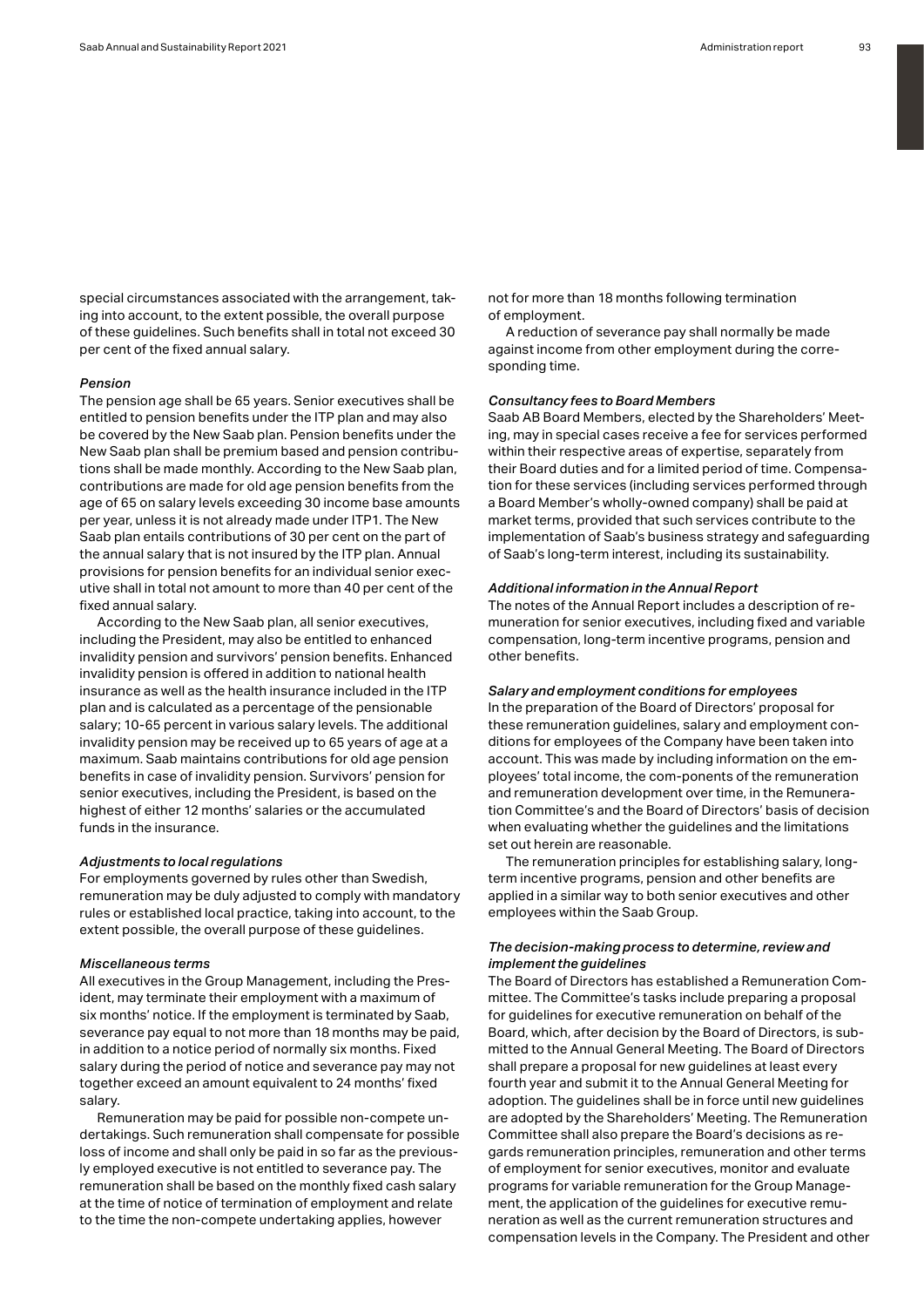members of the Group Management do not participate in the Board of Directors' processing of and resolutions regarding remuneration-related matters in so far as they are affected by such matters.

The Board of Directors may temporarily resolve to derogate from the guidelines, in whole or in part, if in a specific case there is special cause for the derogation and a derogation is necessary to serve the Company's long-term interests, including its sustainability, or to ensure the Company's financial viability. As set out above, the Remuneration Committee's tasks include preparing the Board of Directors' resolutions in remuneration-related matters. This also includes any resolutions to derogate from the guidelines.

#### **INFORMATION IN THE ANNUAL REPORT NOTE 8**

Note 8 of the Annual Report includes a description of current remuneration for senior executives, including fixed and variable compensation, long-term incentive programmes and other benefits.

#### **INCENTIVE PROGRAMME PROPOSED TO THE ANNUAL GENERAL MEETING 2021**

The Board of Directors proposed that the Annual General Meeting 2021 resolve to adopt long-term incentive programme 2022 (LTI 2022), consisting of Share Matching Plan 2022, Performance Share Plan 2022 and Special Projects Incentive 2022, with some changes to the performance targets as regards the Performance Share Plan 2022. The Annual General Meeting resolved in accordance with the Board's proposal.

#### **SAAB'S LONG-TERM INCENTIVE PROGRAMMES AND AUTHORISATION TO REPURCHASE SHARES**

The Annual General Meeting of Saab has resolved for a number of years to offer a long-term incentive programme consisting of three parts: a Share Matching Plan, a Performance Share Plan and a Special Projects Incentive. The Board considers it important that Saab's employees share a longterm interest in the appreciation of the company's shares.

#### *Share Matching Plan*

Since 2007, Saab offers permanent employees the opportunity to participate in the Share Matching Plan. Employees can withhold up to 5 per cent of their gross base salary to purchase Series B shares on Nasdaq Stockholm during a twelve-month period. Provided that a participant retains the purchased shares for three years after the investment date and is still employed by the Saab Group, the participant will be allotted a corresponding number of Series B shares free of charge. Currently, Share Matching Plans 2018–2022 are ongoing.

According to the resolution of the 2021 Annual General Meeting, the Share Matching Plan comprises a maximum of 1,005,000 shares.

#### *Performance Share Plan*

Since 2008, Saab also has a Performance Share Plan for senior executives and key employees. The Performance Share Plan is directed at a limited number of key employees, including the President. Participants can save up to 7.5 per cent of their base salary to purchase Series B shares during a twelvemonth period, while participating in the Share Matching Plan

as well, but only up to a maximum of 5 per cent of base salary. Depending on which category they belong to, participants are entitled to 2–7 performance shares for each purchased share.

Participants are entitled to matching of performance shares, free of consideration, provided that the performance targets are achieved and the participants have retained the purchased shares for three years after the investment date and remain employed by the Saab Group.

The number of performance shares is linked to the performance targets established by the Board of Directors. The terms for the performance matching are based on three independent targets for a one-year performance period: organic sales growth, EBIT margin and free cash flow. The relative apportionment between the targets is as follows: 30 per cent of the allotment is attributable to organic sales growth, 30 per cent to EBIT margin and 40 per cent to free cash flow. The performance targets are established by the Board of Directors with a minimum and maximum level for each target. The Board of Directors decides on the per-formance matching after the end of the one-year performance period.

If the performance outcome falls short of the maximum level but exceeds the minimum level, a linear proportionate performance matching will occur. No performance matching will occur if the performance outcome is equal to or below the minimum level. Before the performance matching is ultimately determined, the Board of Directors will assess whether it is reasonable in relation to the company's financial results and position, conditions in the stock market and other circumstances. If it determines that this is not the case, the Board of Directors will reduce the number of performance shares that will be matched to the lower number of shares it considers appropriate. Performance shares are allotted three years after the investment. Currently, Performance Share Plans 2018-2022 are ongoing.

According to the resolution of the 2021 Annual General Meeting, the Performance Share Plan comprises a maximum of 200,000 shares.

#### *Special Projects Incentive*

In 2017, the Annual General Meeting decided to introduce a new programme, the Special Projects Incentive (SPI), as a complement to the Performance Share Plan. The Special Projects Incentive is directed at a limited number of key employees, including the President. Participation in SPI presupposes participation in the Performance Share Plan or the Share Matching Plan. The programme entitles the employee to allotment of performance shares corresponding to 15-52.5 per cent of the cash base salary for the current financial year depending on group affiliation, provided that the employment remains for three years and that performance targets are reached. For the President and other members of the Group Management, the total allotment of shares in SPI and the Performance Share Plan together amounts to a maximum of 75 per cent of the cash base salary for the President and 60 per cent of the cash base salary for the other members of the Group Management.

Performance shares are allotted after three years based on the achievement during the current financial year of eight equally weighted performance targets in SPI 2018-SPI 2020. As of SPI 2021, the programme is based on 10 equally weighted performance targets.